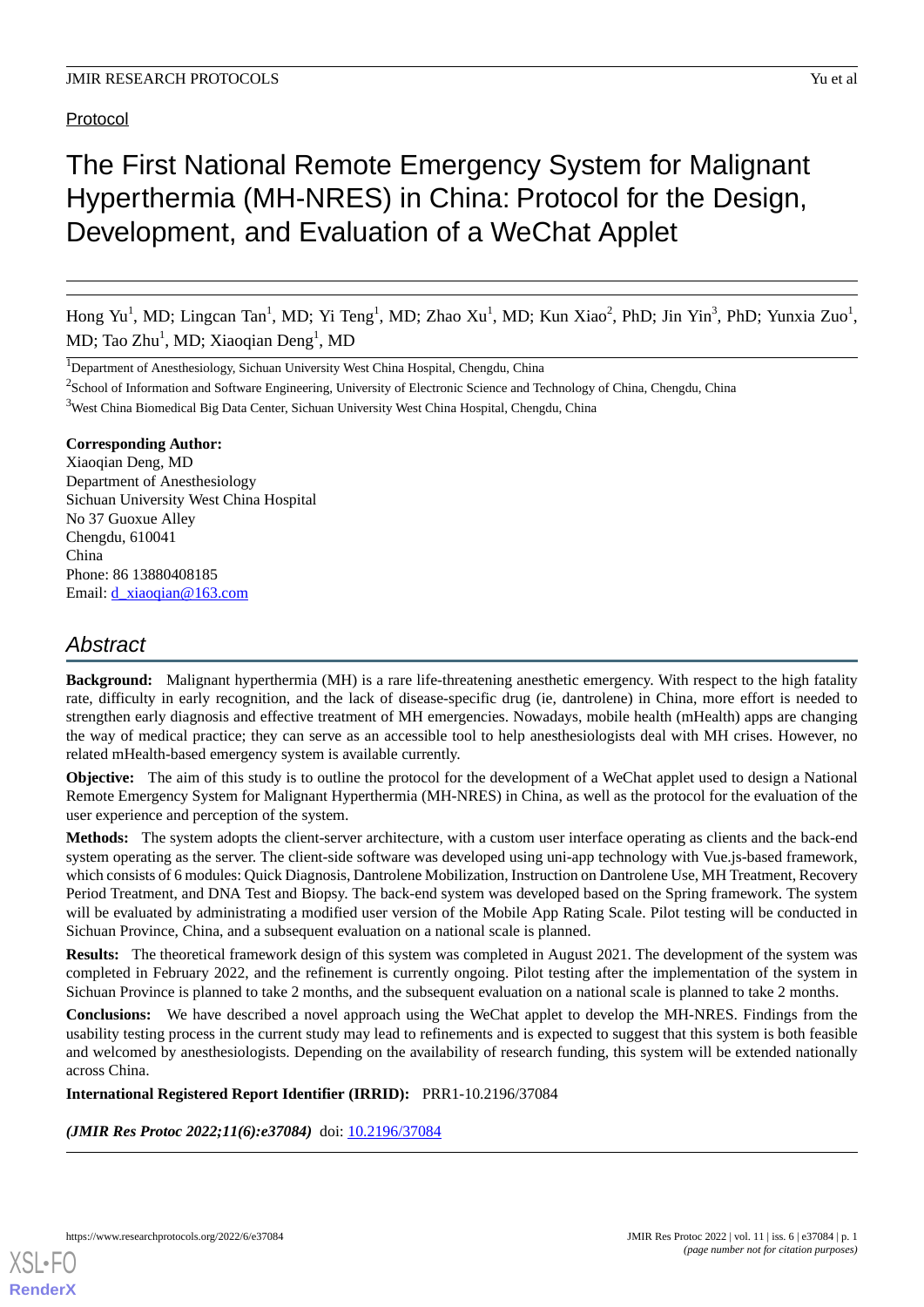#### **KEYWORDS**

malignant hyperthermia; hyperthermia; anesthetic; anesthesia; anesthesiology; anesthesiologist; mHealth; mobile health; health app; evaluation; user experience; perception; development; uni-app; digital health; national remote emergency system; WeChat; emergency; WeChat applet; dantrolene; China; Chinese; applet; messaging app; calling app; diagnosis; diagnostic service

# *Introduction*

Malignant hyperthermia (MH) is a progressive life-threatening pharmacogenetic disorder of skeletal muscle occurring during general anesthesia. MH is usually triggered by exposure to any of the potent inhalational anesthetics or succinylcholine [\[1](#page-6-0),[2\]](#page-6-1). It is manifested by sustained skeletal muscle hypermetabolism related to altered calcium homeostasis [\[3](#page-6-2)]. MH is a rare anesthetic emergency. The incidence of MH reactions has been estimated to range from 1 per 10,000 to 1 per 150,000 general anesthetic procedures [[4](#page-6-3)[,5](#page-6-4)]. Nevertheless, MH should not be neglected as it is a fatal medical emergency in the operating room. However, the diagnosis of an acute MH reaction can be difficult because of the nonspecific nature and variable incidence of many of the clinical signs and laboratory findings [[6\]](#page-6-5). Anesthesiologists need to recognize it in its early stages and begin appropriate management without any delay [\[7](#page-6-6)]. In China, there has been increased recognition and publication of MH cases in recent years [\[8](#page-6-7)-[10\]](#page-6-8). Over the past 35 years, a reported total of 136 MH events occurred in mainland China according to data from the nonprofit academic organization China MH Emergency Assistance Group [[11\]](#page-7-0). However, knowledge about the recognition and management of MH is still lacking among anesthesiologists [\[8](#page-6-7)]. The mortality rate of MH was as high as 55.9% [[11\]](#page-7-0), which was similar to the range reported in the pre-dantrolene era in the United States [\[2](#page-6-1)]. More effort is needed to strengthen early diagnosis and effective treatment of MH cases in the Chinese medical community, especially among anesthesiologists.

Furthermore, the lack of intravenous (IV) dantrolene in most Chinese hospitals is the major limitation in MH treatment [[8\]](#page-6-7). Dantrolene is the only disease-specific drug available for MH. The fatality rate of MH has dropped from 70% in the 1970s to 9.5% after IV dantrolene became commercially available in the United State in 1981, according to a report from the Malignant Hyperthermia Association of the United States (MHAUS) [[2\]](#page-6-1). Nevertheless, few hospitals in China stored IV dantrolene because the imported IV dantrolene was not on the list of government-approved drugs in China in the past. To address this problem, domestic IV dantrolene was produced by a Chinese pharmaceutical company (Livzon Pharmaceutical Group Co) and approved by the Chinese Food and Drug Administration in 2020. However, it is difficult for IV dantrolene to be stocked in all Chinese hospitals where general anesthesia is performed because of the low incidence and poor awareness of MH and the high cost of dantrolene. A more realistic solution would be that IV dantrolene is stored in a portion of the major hospitals within a reasonable distance and mobilized as soon as possible when an MH emergency occurs.

In recent years, as smartphones have become widely used in China, mobile health (mHealth) apps are changing the way of medical practice. Given the high fatality rate of MH and lack of information among anesthesiologists in China, it is necessary

to implement a national remote emergency system for MH. However, no mHealth apps that can help anesthesiologists deal with MH crises were available until now. We planned to develop this system as an applet of the WeChat app. This would have several benefits. First, WeChat is an extremely popular social app in China [\[12](#page-7-1)]. By 2016, WeChat was installed in more than 94% of smartphones in China. When needed, anesthesiologists could find this system quickly by searching for this applet in WeChat without taking time to download a new app. Second, the applet in WeChat is easy to operate and can offer multiple functions, such as text and voice messages, free voice and video calls, group chats, and subscription to public accounts. Therefore, this WeChat applet might have the potential to help anesthesiologists improve the management of MH in emergency situations.

The primary aim of this paper is to outline the protocol for the development of a WeChat applet used to design the National Remote Emergency System for Malignant Hyperthermia (MH-NRES), a free mHealth WeChat applet providing a paperless, user-friendly solution for quick diagnosis, the rapid initiation of MH treatment, and dantrolene mobilization. The secondary aim of the paper is to describe the protocol for the evaluation of the user experience and perception of the system.

# *Methods*

#### **Software System Development**

#### *Basic Applet Conception*

We built the MH-NRES as an applet of WeChat. We took into account several important considerations of the design. First, the applet should ensure quick access without the hindrances of registration and authorization (not exceeding >1 minute). Second, the system needs to be user friendly with ease for quick data entry (not exceeding >2 minutes). Third, the accuracy of all MH-related medical knowledge should be ensured. Fourth, there needs to be a back-end server that stores the data for future analysis. Finally, all information related to MH must be presented in a way that is easily read and interpreted.

#### *Technical Specifications*

The system adopts the client-server architecture, with a custom user interface (UI) operating as clients (service requesters) and the back-end system operating as the server (service provider) to securely store the data.

The client-side software was developed using uni-app technology. Uni-app is a Vue.js-based framework for software developers, with good cross-platform compatibility (ability to work on multiple operating systems; eg, it supports Android, iOS, H5, and multiple applet formats). The Vue.js-based framework features application programming interfaces, which only focuses on view layers. It simplifies the integration with third-party databases or existing projects. The interactive UI of

 $XS$ -FO **[RenderX](http://www.renderx.com/)**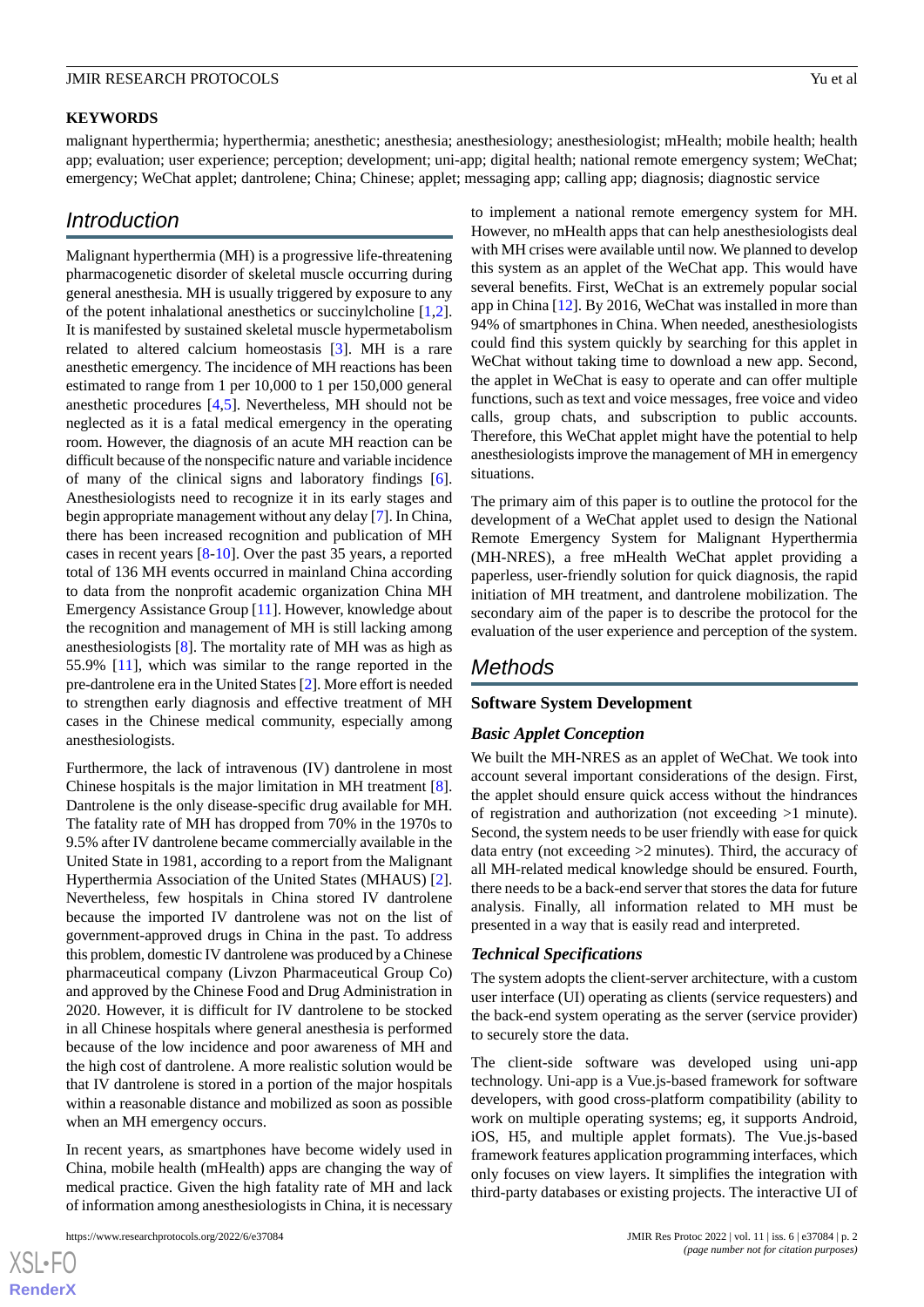the system uses ColorUI (version 2.1.6; Xiaogang Wen). ColorUI is a highly customizable Cascading Style Sheets styles gallery, providing common elements and components that can be integrated into other elements or components.

The back-end system was developed based on the Spring framework. Spring is an open-source app framework on the Java platform that includes containers with the inversion of control characteristics and provides a series of solutions for development. The app server follows the hierarchical structure of SpringBoot—Data Access Object, Service, and Controller. The Controller layer allows the client side to implement logic task by accessing the application programming interfaces. We used a widely used database management system called Oracle database to capture, query, and administer the data collected by the applet. As a general database system, it has complete data management functions.

# **UI Design**

#### *Design Overview*

The theoretical framework design of UI used MindMaster Software (version 9.0.4; Yitu Software). The UI was designed to be user friendly with little-to-no training time. The content is written in Chinese. The UI provides forms with checkboxes, radio buttons, text-input boxes, and numeric sliders to make data input quick and simple. This system permits access to all anesthesiologists (and is not limited to anesthesiologists). When opening the applet, the user is asked to log in with their smartphone number and dynamic certification code and provide the purpose of this log-in (review or an encounter with a suspected MH patient). The back-end server will store this information which would facilitate the data tracking of suspected MH cases and subsequently the establishment of the database. There are 6 major modules visibly placed on the home page including Quick Diagnosis, Dantrolene Mobilization, Instruction on Dantrolene Use, MH Treatment, Recovery Period Treatment, and DNA Test and Biopsy [\(Figure 1](#page-3-0)A).

[XSL](http://www.w3.org/Style/XSL)•FO **[RenderX](http://www.renderx.com/)**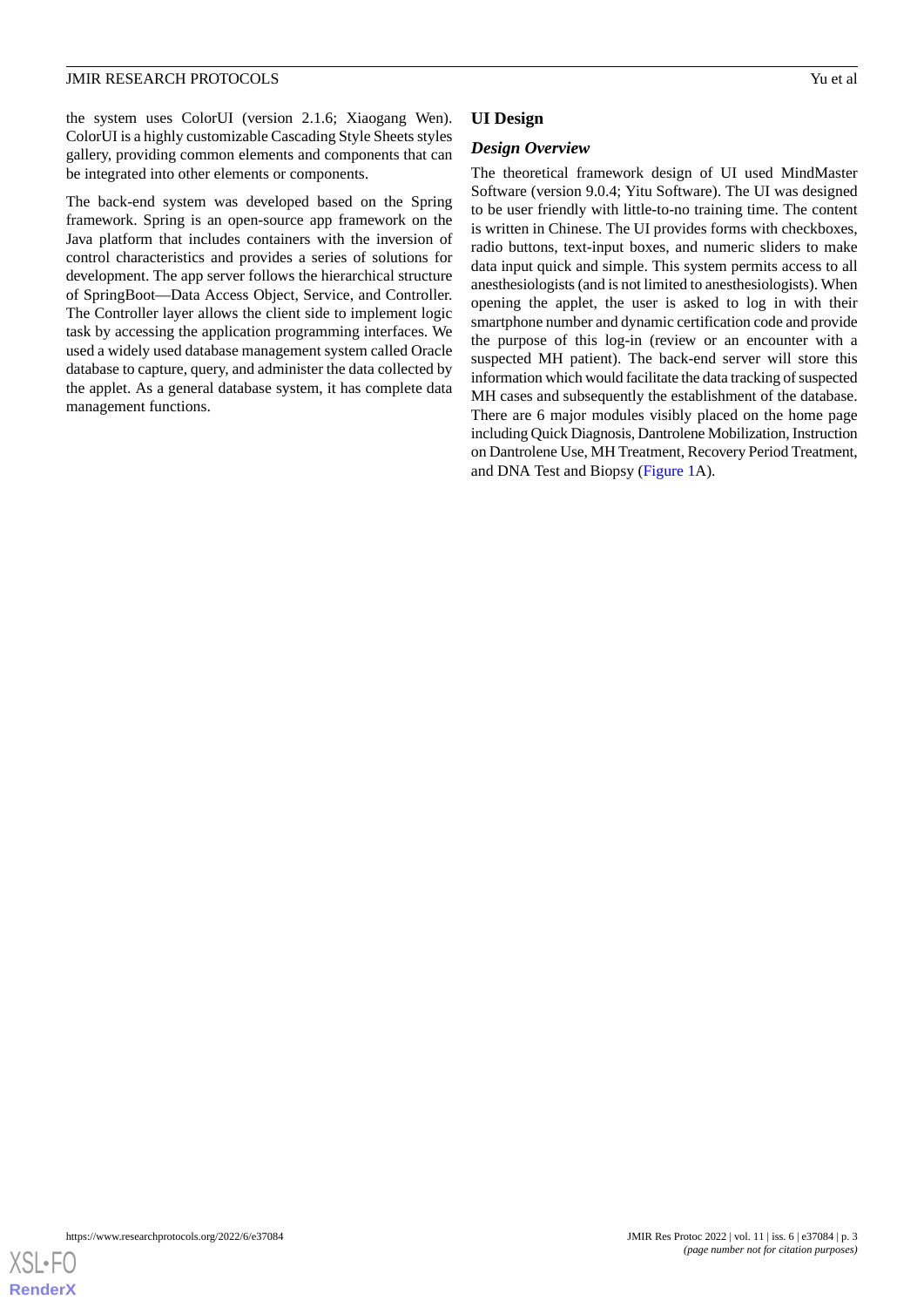<span id="page-3-0"></span>**Figure 1.** The user interface design of the National Remote Emergency System for Malignant Hyperthermia (MH-NRES), including (A) the Home Page, (B) the Quick Diagnosis forum, (C) an example of Malignant Hyperthermia (MH) rank and the corresponding recommendation in the Quick Diagnosis forum, (D) the Dantrolene Mobilization forum, (E) the Instruction on Dantrolene Use forum, and (F) the MH Treatment forum.



#### *Quick Diagnosis*

The Quick Diagnosis forum is the most prominent part on the home page, which can be quickly seen by users. Users can make a quick diagnosis by self-diagnosing according to the Scoring Rule for the MH Clinical Grading Scale [\[6](#page-6-5),[13](#page-7-2)] [\(Figure 1B](#page-3-0)). The Clinical Grading Scale provides the qualitative likelihood of an MH event, which consists of 7 categories: rigidity, muscle breakdown, respiratory acidosis, temperature increase, cardiac involvement, family history, and other indicators. Each category corresponds to several clinical indicators. Users can use the checkboxes to select each present clinical indicator, and all inputs are stored on the server and accessible to the user for re-evaluation. Points are assigned for each present clinical indicator—if more than 1 indicator represents a single category, only the indicator with the highest score is counted; these points are then added to produce a raw score. The raw score was

 $X$ SL•F $C$ **[RenderX](http://www.renderx.com/)** designed to be translated into an MH rank designating the risk of MH occurring, from 1 (almost never) to 6 (almost certain; [Multimedia Appendix 1](#page-6-9)). Different MH ranks corresponds to different intervention recommendations (an example of MH rank 5 and the corresponding recommendation is shown in [Figure 1C](#page-3-0)). For MH ranks 1 and 2, the recommendation is "Re-evaluation" or "Differential Diagnosis"; for MH rank 3, the recommendation is "Re-evaluation" and to observe the patients closely; for MH ranks 4 to 6, a sparkling "SOS" will emerge to alert the anesthesiologists of a highly likely MH crisis, and "MH Treatment," "Dantrolene Mobilization," and "Dantrolene Use" are recommended. The texts of "Re-evaluation," "Differential Diagnosis," "MH Treatment," "Dantrolene Mobilization," and "Dantrolene Use" were designed as tabs hyperlinked to new UIs to give the users detailed information. After self-diagnosing, alternatively, anesthesiologists can ask for help from experts either through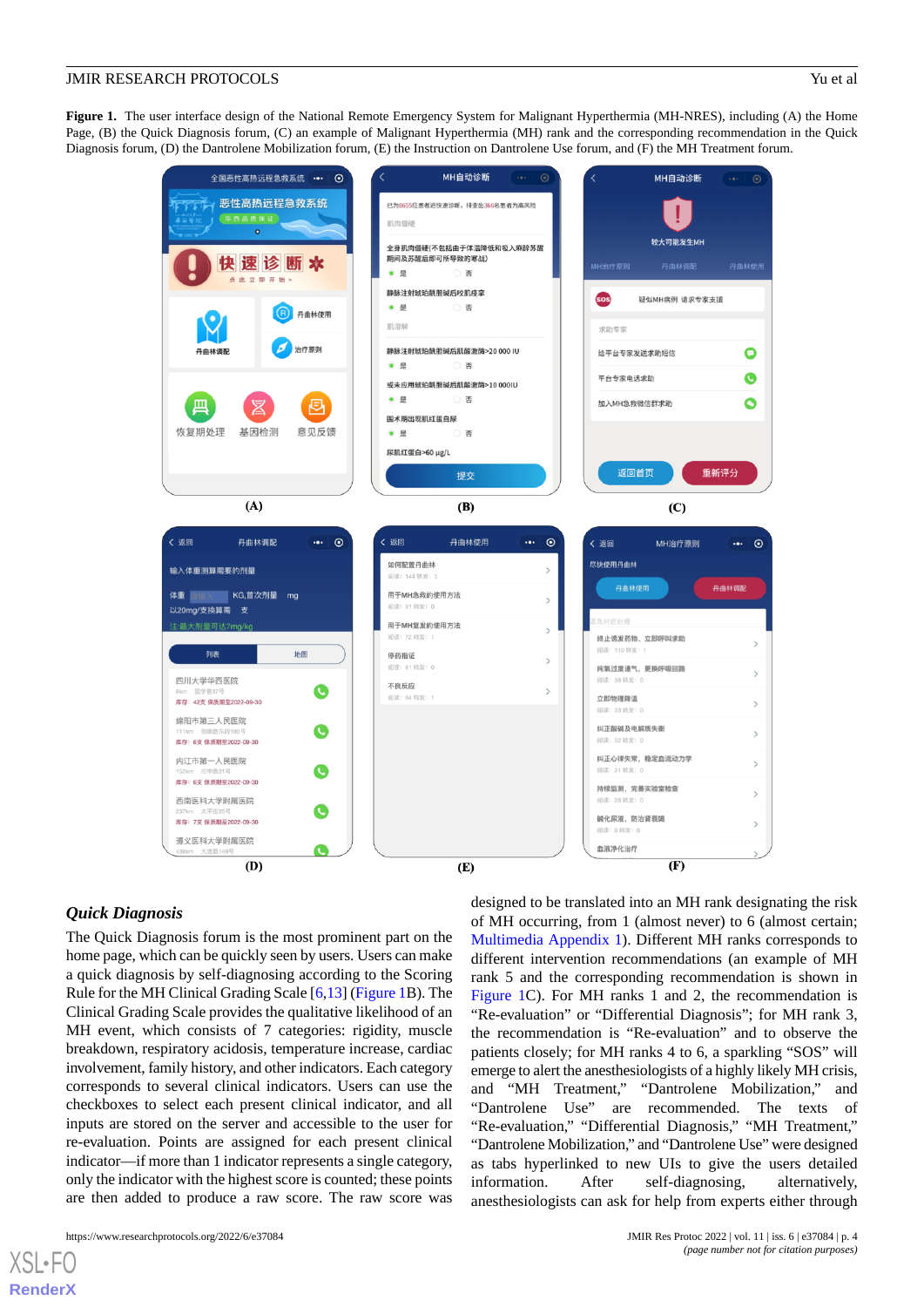the experts' hotline or by contacting the administrator (LT) to join the China MH Emergency Assistance WeChat Group.

### *Dantrolene Mobilization*

If the likelihood of an MH event is graded at ranks 4-6, then dantrolene administration is the most important intervention. Users could use the function of Dantrolene Mobilization when dantrolene is not available in their hospital. In this forum, dantrolene could be mobilized in 3 steps [\(Figure 1](#page-3-0)D). Step 1 involves calculating the minimum number of dantrolene vials needed according to the formula. The minimum dose corresponds to the initial dose administrated (1 mg/kg for Asian people based on actual bodyweight) [\[13\]](#page-7-2). Step 2 involves finding the appropriate drug suppliers. A list of the nationwide drug suppliers (hospitals or pharmaceutical companies) with available preparations was established. The information of the suppliers' name and location, the distance away from the user's hospital, the amount of the drug in stock, and contact telephone number were collected and presented. We established the following rules to order the drug suppliers displayed in the UI: (1) the shortest distance away from the users' hospital, and (2) the amount of the drug in stock exceeding the minimum initial dosage. According to the geographical location of the users and the quantity of dantrolene needed, the institutions that can provide dantrolene are intelligently selected and displayed in order. Step 3 involves selecting an institution and dialing the contact number to start dantrolene mobilization.

#### *Instruction on Dantrolene Use*

This forum provides information on how to use dantrolene. The instruction on dantrolene use is based on the Malignant hyperthermia 2020 Guideline from the Association of Anesthetists [\[7](#page-6-6)] and the drug direction of the domestic dantrolene sodium injection produced by Livzon Pharmaceutical Group Co. The UI consists of 5 parts: Preparation of Dantrolene, Dantrolene for Acute MH Reaction, Dantrolene for MH Recurrence, Treatment Goals, and Side Effects ([Figure 1E](#page-3-0)). Each part is hyperlinked to the corresponding text description when clicked by the users [[14\]](#page-7-3) ([Multimedia Appendix 2\)](#page-6-10).

#### *MH Treatment*

According to the principles of treatment, this forum lists the management protocol of an MH emergency (eg, administer dantrolene, notify the surgeon, discontinue triggering agents, optimize oxygenation and ventilation, etc; [Figure 1](#page-3-0)F). Each intervention is a tab hyperlinked to a new UI to give the users detailed information [[7\]](#page-6-6) ([Multimedia Appendix 3](#page-6-11)).

#### *Recovery Period Treatment*

This forum consists of 3 parts: Monitoring, Clinical Signs for Recurrence, and Dantrolene for MH Recurrence. Each part is a tab hyperlinked to a new UI to give the users detailed information [[7\]](#page-6-6) ([Multimedia Appendix 4\)](#page-6-12).

#### *DNA Test and Biopsy*

 $XS$ -FO **[RenderX](http://www.renderx.com/)**

This forum provides diagnostic services for suspected MH patients and their family. There are 2 options for the investigation of MH susceptibility [[15\]](#page-7-4). The first option is DNA screening, which is relatively cheap, minimally invasive, and convenient for the patients. The "DNA Test" part provides users

with the information of the available centers for DNA testing and instructions for blood sampling. Notably, DNA screening only has approximately 50% sensitivity for detecting MH susceptibility [[16\]](#page-7-5). A definitive diagnosis of MH susceptibility relies on specialized tests carried out on freshly excised muscle strips taken from open biopsy (the in vitro contracture test) [\[15](#page-7-4)]. Unfortunately, the muscle biopsy test is not conducted in China, so the "Biopsy" part only provides users with some theoretical knowledge about biopsy.

#### **Evaluation of the MH-NRES**

#### *Modified User Version of the Mobile App Rating Scale*

After the development of a fully functional smartphone-based prototype, usability testing of this system will be conducted with a modified user version of the Mobile App Rating Scale (uMARS) in 2 stages. The app interface designs will be trialed with anesthesiologists. The first stage is a pilot test that will be conducted by informal user reviews from 20 members of the Anesthesiology Committee of Sichuan Medical Association in Sichuan Province. The second stage is a nationwide sample survey. The target participants are 20 anesthesiologists working in the top 10 Chinese university–affiliated hospitals of anesthesiology. The uMARS is derived from the Mobile App Rating Scale and is a validated mobile app evaluation tool that has been used extensively to rate the quality of medical apps [[17\]](#page-7-6). The original version of uMARS comprises the following 3 domains to evaluate an app using a Likert-type rating scale: (1) quality score, which examines engagement, functionality, aesthetics, and content information; (2) subjective quality, which questions the likelihood of recommending the app to others, use in the future, overall rating, etc; and (3) behavior change, which assesses the perceived impacts on knowledge, attitude, awareness, and behavior [[17\]](#page-7-6). The modified uMARS comprises 25 questions by retaining those questions that are relevant to the current applet. Since the applet was designed to be used as an aid when an adverse anesthetic event (clinical MH) occurs, we excluded the items evaluating entertainment and interest in the engagement domain. As the applet is free and a nonprofit property, we excluded the question "Would you pay for this applet?" Moreover, user perceptions will be collected with 2 open-ended questions: (1) If you decide to use or not use this app, what are the possible reasons for it? and (2) What improvements do you want to see in future versions of the app? ([Multimedia Appendix 5](#page-6-13))

#### *Data Analysis*

SPSS statistical software (version 23.0; IBM Corp) will be used for all quantitative data analysis including participant demographic data and the subscales and total scores of the uMARS. Descriptive statistics will be used to show continuous variables as mean (SD) and categorical variables as frequency and percentage. The open-ended questions will be reviewed by 2 researchers (HY and LT) independently. Qualitative data will be organized into meaningful groups by combining similar patterns into themes.

#### **Quality Control**

Quality control strategies are being implemented. The principal investigator (XD) works closely with research staff in the applet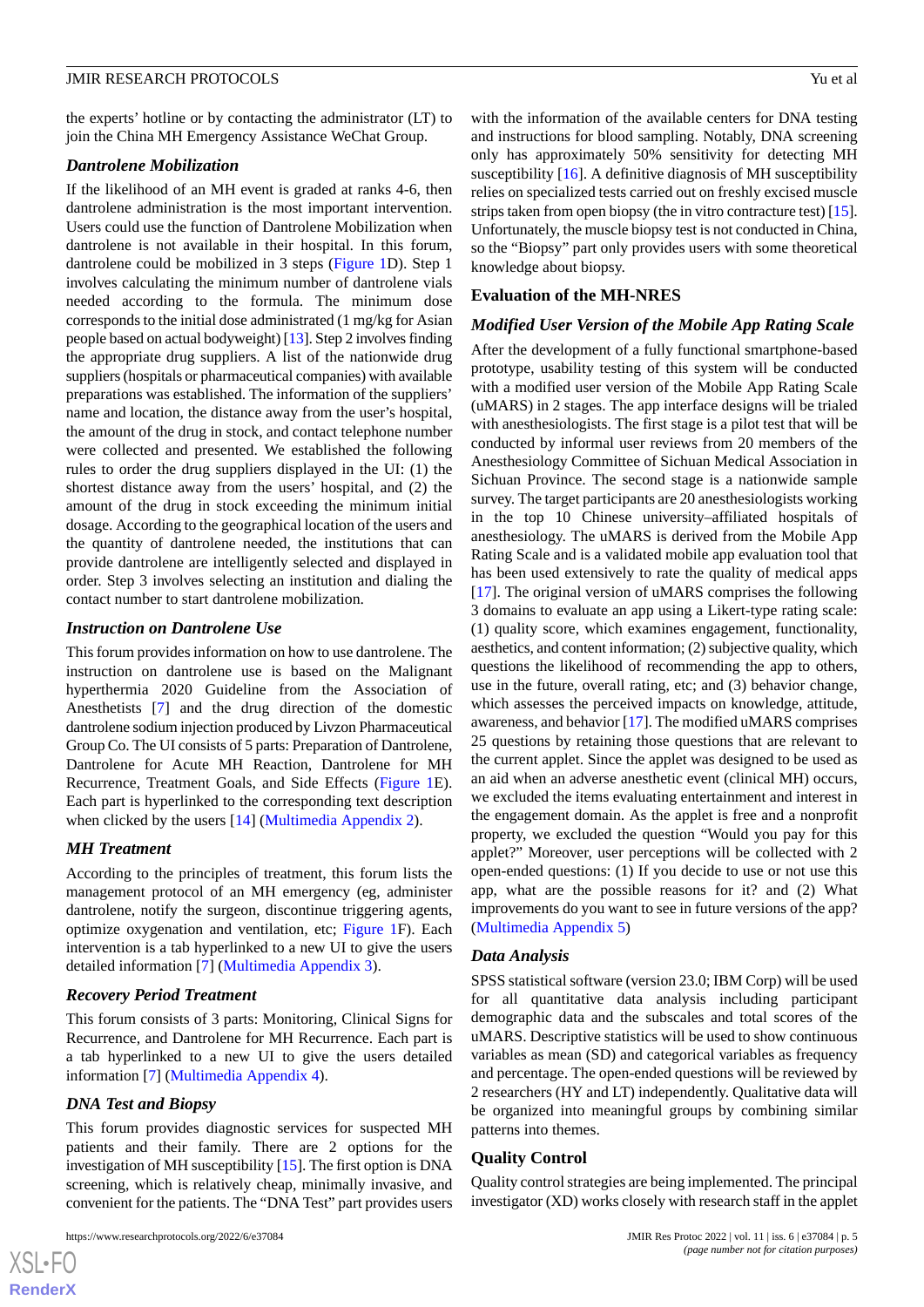design, development, and evaluation process. Team meetings are conducted every 1 or 2 weeks for progress updates and problem-solving. Discussion and debriefing are conducted promptly if needed. All the knowledge about MH in this system is derived from the Malignant hyperthermia 2020 Guideline from the Association of Anesthetists [[7\]](#page-6-6) in China and the UpToDate website [[18\]](#page-7-7).

### **Ethics Approval**

The trial was conducted in accordance with the Declaration of Helsinki (as revised in 2013). This trial was approved by the Institutional Review Board of West China Hospital of Sichuan University on November 11, 2021 (Ethical number: 2021-1446). All data will be treated anonymously to protect personal privacy. Private information such as patients' name and ID number will not be input during any operating steps. If the experts' hotline is initiated, only the patient's hospital will be disclosed. Informed consent will be sought from patients before subsequent gene diagnosis, family counseling, and MH database construction.

# *Results*

The theoretical framework design of this system was completed in August 2021. The development of the system was completed in February 2022, and the refinement is currently ongoing. Pilot testing after the implementation of the system in Sichuan Province is planned to take 2 months, and the subsequent survey on a national scale is planned to take 2 months. The project is supported by the National Natural Science Foundation of China (72074162).

# *Discussion*

### **Comparison With Prior Work**

MH is a rare life-threatening anesthetic emergency, which has been found to occur worldwide including in China. The current status of MH in mainland China is still not optimistic as problems regarding the underestimation of the incidence, poor recognition and diagnosis, and the lack of specific treatment still exist [\[19](#page-7-8)]. This study will provide valuable information on the development and evaluation of the MH-NRES, which is aimed at providing a real-time and effective emergency system to help Chinese anesthesiologists deal with MH crises.

In the United States, a nonprofit organization, MHAUS, provides a 24-hour MH hotline to give real-time advice to professionals in handling MH crises. However, this approach may not be suitable for Chinese users. First, the language barrier cannot be ignored. Second, a hotline is not as readily available in the operating room as smartphone apps. Third, it cannot support the dantrolene mobilization that is practical and necessary in China. Nevertheless, Chinese experts have made a lot of efforts to improve the management of MH. A WeChat chat group

(China MH Emergency Assistance Group) was established in 2015. This chat group is composed of MH experts from large academic medical centers and anesthesiologists from different levels of hospitals in China. However, it has some limitations. First, this group can only accommodate 500 members from 300 hospitals with many grassroots hospitals excluded. Second, the system highly relies on real-time direction from experts, but the help-seeking message might be obscured by other irrelevant messages. Third, anesthesiologists need to filter the suitable information from a large number of expert suggestions, which may be time-consuming and beyond their ability. Compared to the MHAUS and China MH Emergency Assistance Group, the MH-NRES might be a more effective real-time emergency system for MH in China. The MH-NRES is available for free and can be accessed quickly by all anesthesiologists. The system provides standard and evidence-based knowledge of MH and updated, real-world information of the amount of dantrolene in stock. The use of this system can assist anesthesiologists in China to make rapid diagnosis, implement effective management, initiate dantrolene mobilization in real time when MH cases occur, and provide subsequent gene diagnostic services and family counseling. The results from the user evaluation in this study will improve future versions of the system. The long-term impact of this system is expected to be beneficial, as it could increase anesthesiologists' ability to deal with MH crises, increase dantrolene use, and consequently improve the prognosis of MH patients.

### **Strengths and Limitations**

The WeChat applet–based MH-NRES is different from other mHealth-based emergency system of MH (ie, the WeChat help groups) in China. First, besides providing direction to the experts' hotline, this system can guide anesthesiologists to conduct self-diagnosis and manage MH. Second, it displays all service types without requiring specific user identification, and there is no limitation to the number of people online. Third, this study provides a guide to the architecture and framework for developing a national remote emergency system, which can be applied to design similar systems for other clinical emergencies. Fourth, the data collected by the system are helpful to building the first national MH database and obtaining a better estimate of the incidence of MH in China. With respect to the limitations, we expect that the results from the evaluation of user experience and perception could help us improve future versions of the system.

#### **Conclusions**

We have described a novel approach using the WeChat applet to develop the MH-NRES. Findings from the usability testing process in this study may lead to refinements and is expected to suggest that this system is both feasible and welcomed by anesthesiologists. Depending on the availability of research funding, this system will be extended nationally across China.

#### **Acknowledgments**

We thank Wenyu Kui and his team for their assistance in the development and promotion of the applet. The project is funded by the National Natural Science Foundation of China (72074162).

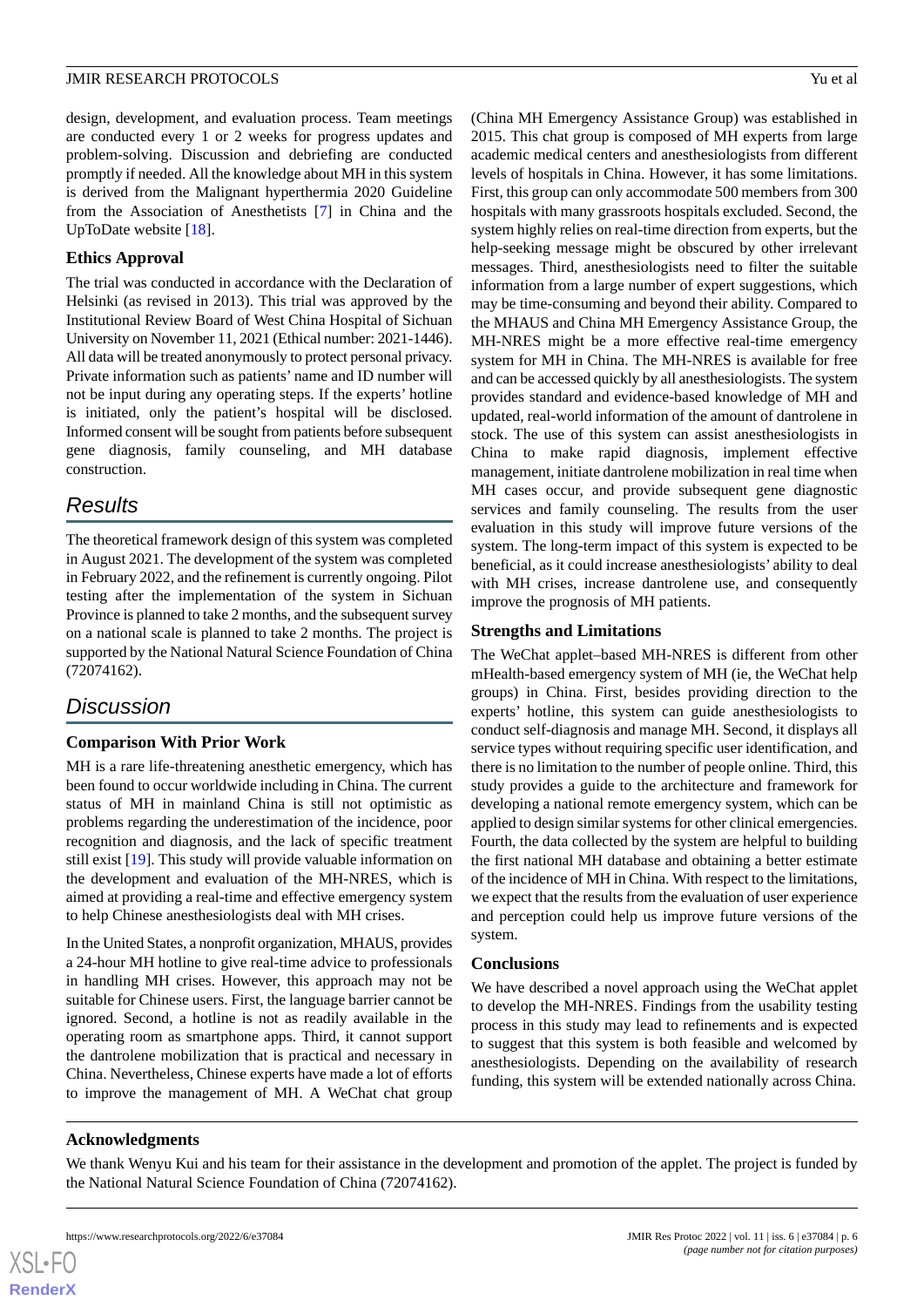## **Authors' Contributions**

XD is the principal investigator and responsible for the overall management of this study. XD, HY, LT, YT, YZ, and TZ conceived the study and were involved in the initial study design. KX and JY contributed to the development of the WeChat applet. HY completed the first draft of the manuscript. XD and ZX revised the manuscript. All authors contributed to reviewing the protocol and approving the final manuscript.

# **Conflicts of Interest**

<span id="page-6-9"></span>None declared.

# **Multimedia Appendix 1**

<span id="page-6-10"></span>Clinical indicators for use in determining the Malignant Hyperthermia (MH) raw score and the corresponding MH rank. [[DOCX File , 19 KB](https://jmir.org/api/download?alt_name=resprot_v11i6e37084_app1.docx&filename=e86f0f0dc06332316d296e862c3fd02f.docx)-[Multimedia Appendix 1\]](https://jmir.org/api/download?alt_name=resprot_v11i6e37084_app1.docx&filename=e86f0f0dc06332316d296e862c3fd02f.docx)

# **Multimedia Appendix 2**

<span id="page-6-11"></span>Mapping of the Instruction on Dantrolene Use forum. [[DOCX File , 15 KB](https://jmir.org/api/download?alt_name=resprot_v11i6e37084_app2.docx&filename=1547714122f62cfe8f9e49d1e305926d.docx)-[Multimedia Appendix 2\]](https://jmir.org/api/download?alt_name=resprot_v11i6e37084_app2.docx&filename=1547714122f62cfe8f9e49d1e305926d.docx)

# **Multimedia Appendix 3**

<span id="page-6-12"></span>Mapping of the Malignant Hyperthermia Treatment forum. [[DOCX File , 18 KB](https://jmir.org/api/download?alt_name=resprot_v11i6e37084_app3.docx&filename=b55064e9523d08b74319cf711ac6f343.docx)-[Multimedia Appendix 3\]](https://jmir.org/api/download?alt_name=resprot_v11i6e37084_app3.docx&filename=b55064e9523d08b74319cf711ac6f343.docx)

# **Multimedia Appendix 4**

<span id="page-6-13"></span>Mapping of the Recovery Period Treatment forum. [[DOCX File , 15 KB](https://jmir.org/api/download?alt_name=resprot_v11i6e37084_app4.docx&filename=bbf05c8c193b363c66ec7378e8396c09.docx)-[Multimedia Appendix 4\]](https://jmir.org/api/download?alt_name=resprot_v11i6e37084_app4.docx&filename=bbf05c8c193b363c66ec7378e8396c09.docx)

# **Multimedia Appendix 5**

<span id="page-6-0"></span>Modified user version of the Mobile Application Rating Scale (uMARS). [[DOCX File , 27 KB](https://jmir.org/api/download?alt_name=resprot_v11i6e37084_app5.docx&filename=191103668a2463006e0fc2b129113654.docx)-[Multimedia Appendix 5\]](https://jmir.org/api/download?alt_name=resprot_v11i6e37084_app5.docx&filename=191103668a2463006e0fc2b129113654.docx)

### <span id="page-6-1"></span>**References**

- 1. Yang L, Tautz T, Zhang S, Fomina A, Liu H. The current status of malignant hyperthermia. J Biomed Res 2019 May 30;34(2):75-85 [[FREE Full text](https://doi.org/10.7555/JBR.33.20180089)] [doi: [10.7555/JBR.33.20180089](http://dx.doi.org/10.7555/JBR.33.20180089)] [Medline: [32305961\]](http://www.ncbi.nlm.nih.gov/entrez/query.fcgi?cmd=Retrieve&db=PubMed&list_uids=32305961&dopt=Abstract)
- <span id="page-6-2"></span>2. Larach MG, Brandom BW, Allen GC, Gronert GA, Lehman EB. Malignant hyperthermia deaths related to inadequate temperature monitoring, 2007-2012: a report from the North American malignant hyperthermia registry of the malignant hyperthermia association of the United States. Anesth Analg 2014 Dec;119(6):1359-1366. [doi: [10.1213/ANE.0000000000000421\]](http://dx.doi.org/10.1213/ANE.0000000000000421) [Medline: [25268394\]](http://www.ncbi.nlm.nih.gov/entrez/query.fcgi?cmd=Retrieve&db=PubMed&list_uids=25268394&dopt=Abstract)
- <span id="page-6-5"></span><span id="page-6-4"></span><span id="page-6-3"></span>3. Brandom BW, Bina S, Wong CA, Wallace T, Visoiu M, Isackson PJ, et al. Ryanodine receptor type 1 gene variants in the malignant hyperthermia-susceptible population of the United States. Anesth Analg 2013 May;116(5):1078-1086 [[FREE](http://europepmc.org/abstract/MED/23558838) [Full text\]](http://europepmc.org/abstract/MED/23558838) [doi: [10.1213/ANE.0b013e31828a71ff\]](http://dx.doi.org/10.1213/ANE.0b013e31828a71ff) [Medline: [23558838\]](http://www.ncbi.nlm.nih.gov/entrez/query.fcgi?cmd=Retrieve&db=PubMed&list_uids=23558838&dopt=Abstract)
- 4. Ording H. Incidence of malignant hyperthermia in Denmark. Anesth Analg 1985 Jul;64(7):700-704. [Medline: [4014731\]](http://www.ncbi.nlm.nih.gov/entrez/query.fcgi?cmd=Retrieve&db=PubMed&list_uids=4014731&dopt=Abstract)
- <span id="page-6-6"></span>5. Rosenberg H, Davis M, James D, Pollock N, Stowell K. Malignant hyperthermia. Orphanet J Rare Dis 2007 Apr 24;2:21 [[FREE Full text](https://ojrd.biomedcentral.com/articles/10.1186/1750-1172-2-21)] [doi: [10.1186/1750-1172-2-21\]](http://dx.doi.org/10.1186/1750-1172-2-21) [Medline: [17456235\]](http://www.ncbi.nlm.nih.gov/entrez/query.fcgi?cmd=Retrieve&db=PubMed&list_uids=17456235&dopt=Abstract)
- <span id="page-6-7"></span>6. Larach MG, Localio AR, Allen GC, Denborough MA, Ellis FR, Gronert GA, et al. A clinical grading scale to predict malignant hyperthermia susceptibility. Anesthesiology 1994 Apr;80(4):771-779 [[FREE Full text](https://pubs.asahq.org/anesthesiology/article-lookup/doi/10.1097/00000542-199404000-00008)] [doi: [10.1097/00000542-199404000-00008](http://dx.doi.org/10.1097/00000542-199404000-00008)] [Medline: [8024130](http://www.ncbi.nlm.nih.gov/entrez/query.fcgi?cmd=Retrieve&db=PubMed&list_uids=8024130&dopt=Abstract)]
- <span id="page-6-8"></span>7. Hopkins PM, Girard T, Dalay S, Jenkins B, Thacker A, Patteril M, et al. Malignant hyperthermia 2020: Guideline from the Association of Anaesthetists. Anaesthesia 2021 May;76(5):655-664 [[FREE Full text](https://doi.org/10.1111/anae.15317)] [doi: [10.1111/anae.15317\]](http://dx.doi.org/10.1111/anae.15317) [Medline: [33399225](http://www.ncbi.nlm.nih.gov/entrez/query.fcgi?cmd=Retrieve&db=PubMed&list_uids=33399225&dopt=Abstract)]
- 8. Belani KG, Cao C, Daugherty D, Guo X, Hu L, Huang J, et al. Malignant hyperthermia status in China. Anesth Analg 2016 Feb;122(2):574-577. [doi: [10.1213/ANE.0000000000001043\]](http://dx.doi.org/10.1213/ANE.0000000000001043)
- 9. Xu ZH, Luo AL, Guo XY, Ren HZ, Wang YL, Zhang X, et al. Malignant hyperthermia in China. Anesth Analg 2006 Oct;103(4):983-985. [doi: [10.1213/01.ane.0000237289.66136.cd](http://dx.doi.org/10.1213/01.ane.0000237289.66136.cd)] [Medline: [17000816](http://www.ncbi.nlm.nih.gov/entrez/query.fcgi?cmd=Retrieve&db=PubMed&list_uids=17000816&dopt=Abstract)]
- 10. Wang Y, Luo A, Tan G, Cui X, Guo X. Clinical features and diagnosis for Chinese cases with malignant hyperthermia: a case cluster from 2005 to 2007. Chin Med J (Engl) 2010 May 20;123(10):1241-1245. [Medline: [20529573](http://www.ncbi.nlm.nih.gov/entrez/query.fcgi?cmd=Retrieve&db=PubMed&list_uids=20529573&dopt=Abstract)]

[XSL](http://www.w3.org/Style/XSL)•FO **[RenderX](http://www.renderx.com/)**